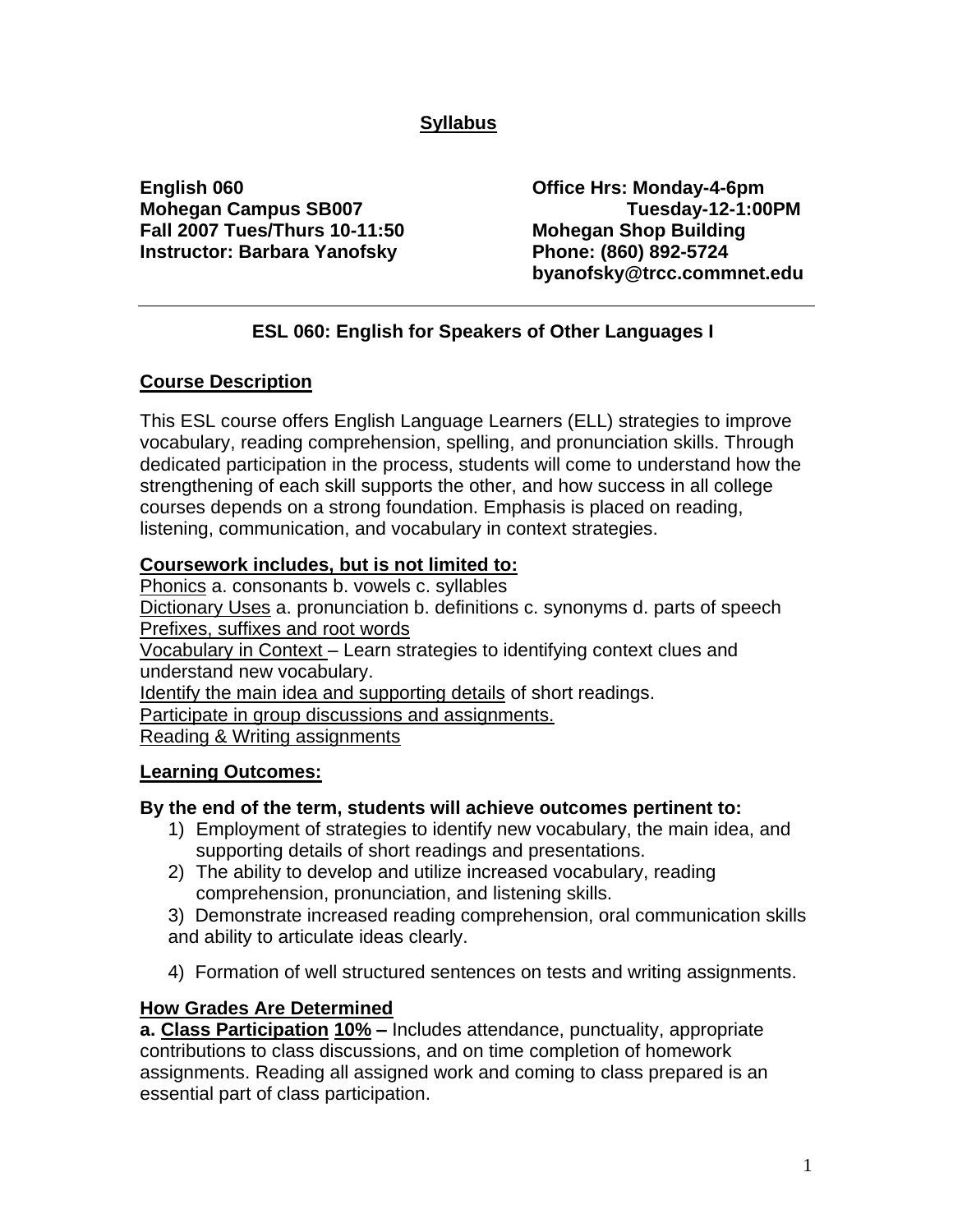**b. Quizzes & Reading Responses** You will receive in class quizzes based on contents of lectures, in class discussions, activities, and homework assignments. You will not always be notified of a quiz or reading assignment prior to the date, so take notes, complete homework and class assignments on time, and follow up with questions when you need additional clarification.

Please note that outcomes on this portion will determine approximately 90%, a large percentage of your grade. Make-up tests will not be available. An assigned test, quiz, in class writing or group activity is part of the class activity for that day, it is extremely important to attend all classes and stay current with all coursework.

## **c. Midterm and/or Final (not yet determined)**

| <b>Final Grade Possibilities</b> |          |            |            |               |
|----------------------------------|----------|------------|------------|---------------|
| A                                | (93-100) |            | A- (90-92) |               |
| $B + (87 - 89)$                  |          | B (83-86)  |            | B- (80-82)    |
| $C+ (77-79)$                     |          | $C(73-76)$ |            | $C - (70-72)$ |
| $D+ (67-69)$                     |          | $D(63-66)$ |            | $D - (60-62)$ |
|                                  |          | $(0-59)$   |            |               |

#### *Please note that students must earn a grade of C or better to meet the prerequisite for advancing to a higher level course.*

## **Required Texts and Materials**

#### **GROUNDWORK FOR COLLEGE READING, 4th Edition, by Bill Broderick, Townsend Press**

"This text is suited for a very basic developmental reading course or an ESL course. The book begins with three chapters on phonics. Chapter 4 covers dictionary use. The final six chapters clearly explain the basic reading comprehension skills: understanding vocabulary in context, identifying main ideas and supporting details, finding main ideas in various places in a paragraph, and seeing relationships within and between sentences. High-quality activities and twenty-one high-interest, multicultural readings help students practice and master the skills."

## **American Heritage Pocket Dictionary**

**This dictionary is required for specific textbook assignments. Be sure to purchase this dictionary when purchasing the required textbook and materials.** 

**•A 3 ring binder or 8 x 11 notebook w/college ruled paper, a minimum of 2 sections, and pockets,**

**•Pens***, a highlighter* **and pencils •Inexpensive headphones (optional) for audio portions of ESL software programs**. **•Instructor hand-outs of reading/writing assignments**

#### **Be sure to bring your Textbook, American Heritage Pocket Dictionary, and completed homework assignments to class.**

## **Attendance and Lateness Policy**

Students are expected to attend all classes. Any missed test, quiz, writing assignment, class discussion, or review may have an adverse effect on your grade. A large amount of material is covered throughout a term, and it is not possible to review missed classes